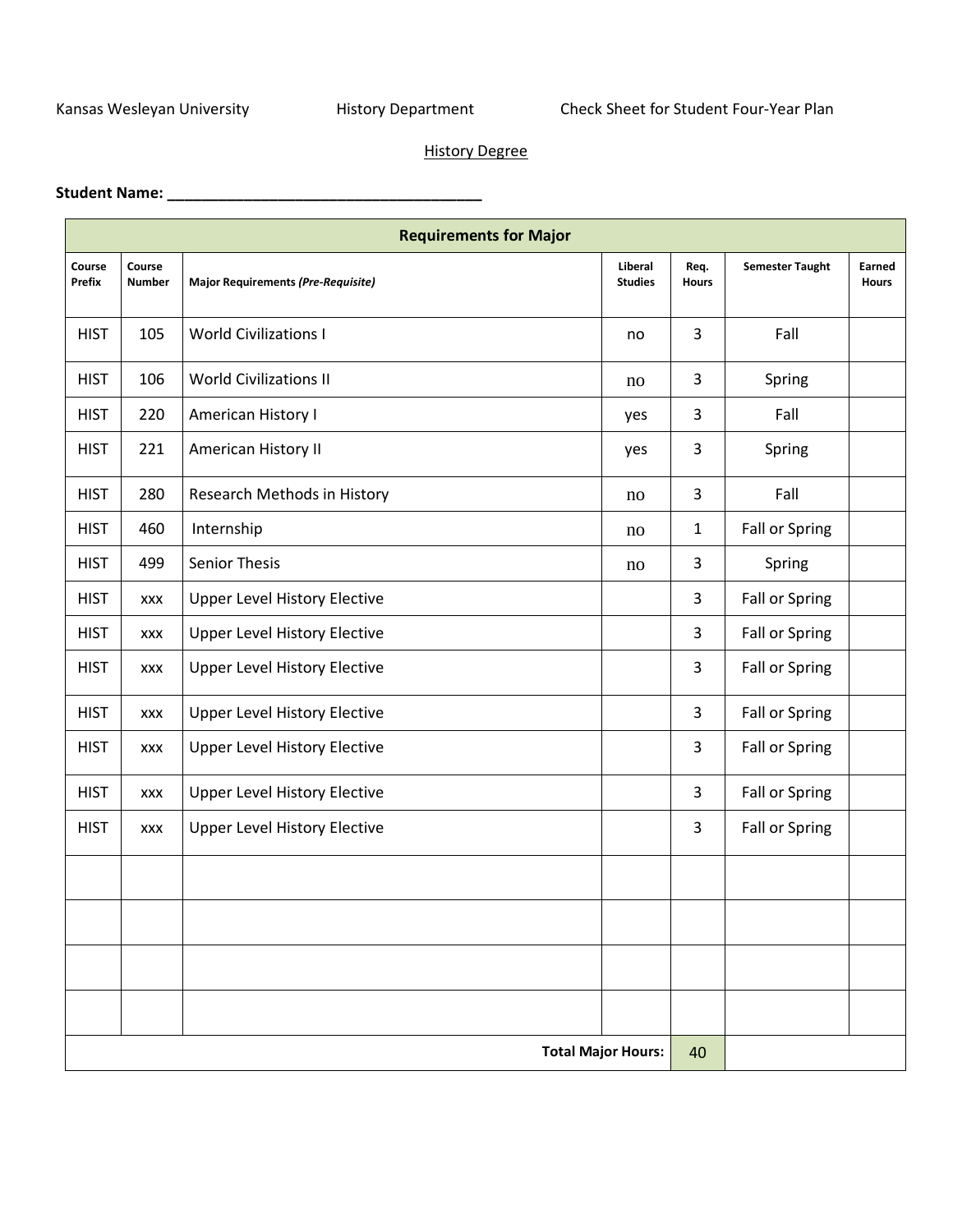| <b>DEGREE REQUIPREMENTS</b>    |     |  |  |  |  |  |  |
|--------------------------------|-----|--|--|--|--|--|--|
| <b>BACHELOR OF ARTS:</b>       |     |  |  |  |  |  |  |
| <b>Total Hours in Major:</b>   | 40  |  |  |  |  |  |  |
| <b>Foundational Courses:</b>   | 12  |  |  |  |  |  |  |
| <b>Liberal Studies:</b>        | 24  |  |  |  |  |  |  |
| <b>Suggested Courses:</b>      |     |  |  |  |  |  |  |
| <b>ELECTIVES:</b>              | 44  |  |  |  |  |  |  |
| <b>TOTAL GRADUATION HOURS:</b> | 120 |  |  |  |  |  |  |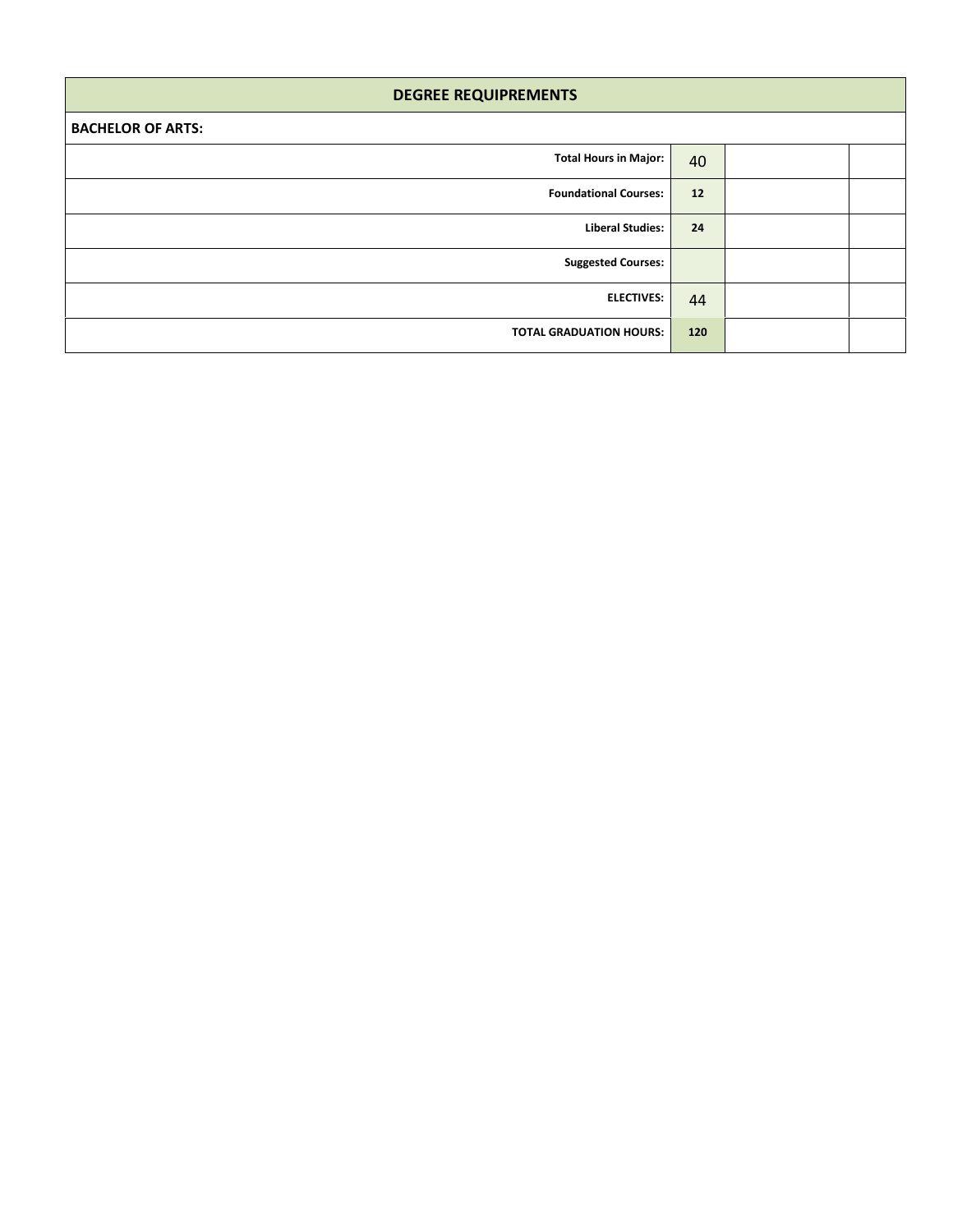г

## **SUGGESTED SEQUENCE Major: History**

| <b>FALL OF YEAR ONE</b>              |       |                 |
|--------------------------------------|-------|-----------------|
| Course Title<br>Prefix and<br>Number |       | Credit<br>Hours |
| Wes. Experience                      |       | $\overline{2}$  |
| Wes. Heritage                        |       | 1               |
| Intro. English Comp.                 |       | 3               |
| Math class                           |       | 3               |
| World Civ I                          |       | 3               |
| Liberal Studies Class (PA)           |       | 3               |
|                                      |       |                 |
|                                      |       |                 |
|                                      |       |                 |
|                                      | Total | 15              |

| <b>FALL OF YEAR ONE</b>    |                 | <b>SPRING OF YEAR ONE</b>   |           |
|----------------------------|-----------------|-----------------------------|-----------|
| Course Title               | Credit<br>Hours |                             |           |
| Wes. Experience            | $\overline{2}$  | Intermed. Engl. Comp.       | 3         |
| Wes. Heritage              | 1               | World Civ. II               | 3         |
| Intro. English Comp.       | 3               | Liberal Studies Class (PA)  | 3         |
| Math class                 | 3               | Liberal Studies Class (NWS) | $3 - 4$   |
| World Civ I                | 3               | Liberal Studies Class (HE)  | 3         |
| Liberal Studies Class (PA) | 3               |                             |           |
|                            |                 |                             |           |
|                            |                 |                             |           |
|                            |                 |                             |           |
| Total                      | 15              | Total                       | $15 - 16$ |

| <b>FALL OF YEAR TWO</b>     |    |  | <b>SPRING OF YEAR TWO</b> |
|-----------------------------|----|--|---------------------------|
| American Hist. I (CW)       | 3  |  | American Hist. II (CW)    |
| Res. Methods in Hist.       | 3  |  | Upper level hist. elect   |
| Liberal Studies Class (HE)  | 3  |  | Elective                  |
| Liberal Studies Class (NWS) | 3  |  | Elective                  |
| Elective                    | 3  |  | Elective                  |
|                             |    |  |                           |
|                             |    |  |                           |
|                             |    |  |                           |
|                             |    |  |                           |
| Total                       | 15 |  |                           |

| <b>FALL OF YEAR TWO</b>          |   | <b>SPRING OF YEAR TWO</b> |                            |    |
|----------------------------------|---|---------------------------|----------------------------|----|
| American Hist. I (CW)<br>3       |   |                           | American Hist. II (CW)     | 3  |
| Res. Methods in Hist.<br>3       |   |                           | Upper level hist. elective | 3  |
| Liberal Studies Class (HE)       | 3 |                           | Elective                   | 3  |
| 3<br>Liberal Studies Class (NWS) |   |                           | Elective                   | 3  |
| Elective                         | 3 |                           | Elective                   | 3  |
|                                  |   |                           |                            |    |
|                                  |   |                           |                            |    |
|                                  |   |                           |                            |    |
|                                  |   |                           |                            |    |
| Total<br>15                      |   |                           | Total                      | 15 |